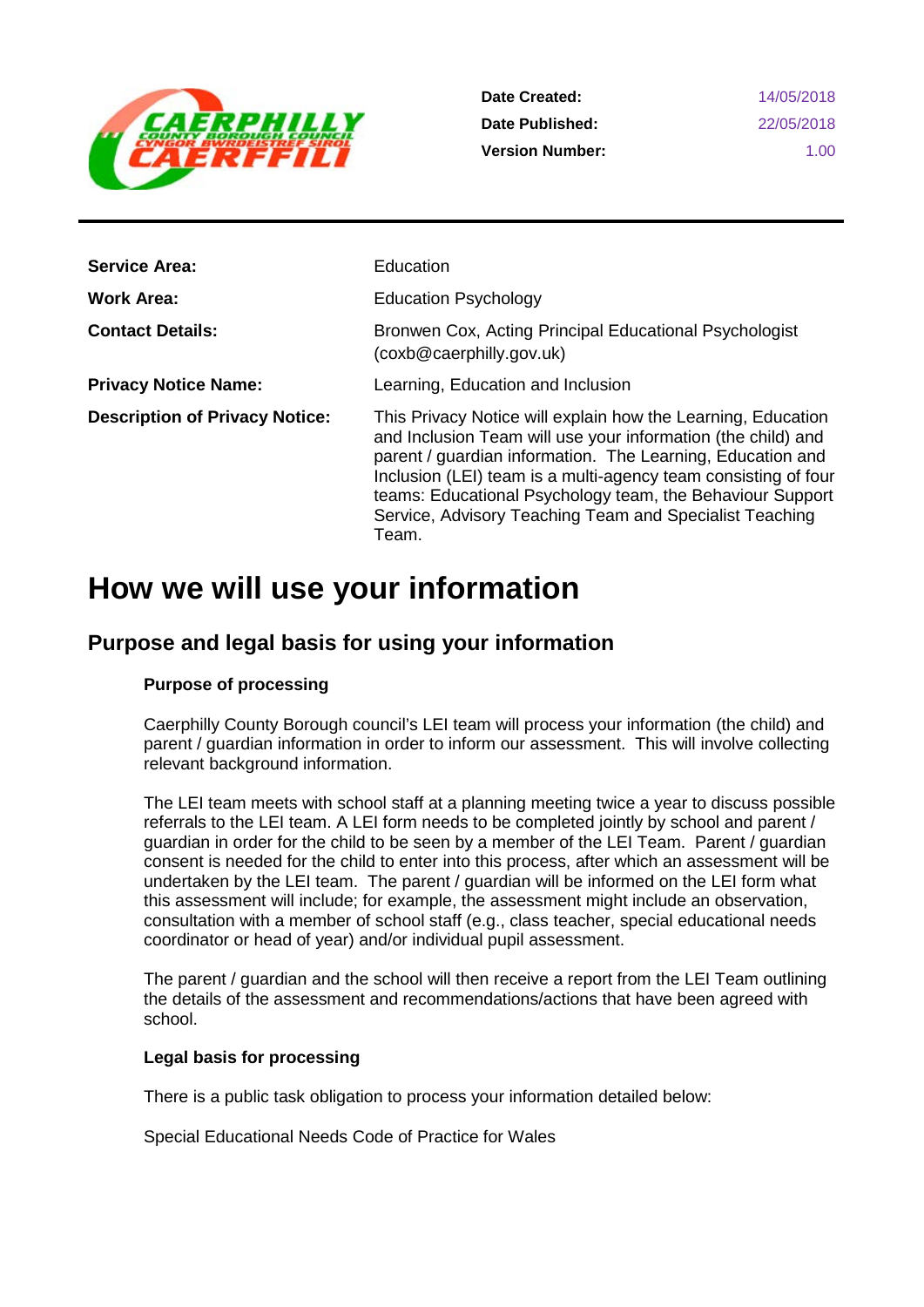In order for the processing of personal data to be lawful under the General Data Protection Regulations 2016, a valid condition from Article 6 of the Regulations must be identified, which is outlined below:

1e. processing is necessary for the performance of a task carried out in the public interest or in the exercise of official authority vested in the controller;

Data Protection legislation provides extra protection for certain classes of information called 'special personal data'. If any information falls within the definition of special personal data then an additional condition from Article 9 of the Regulations must be identified, as outlined below:

2 (1) This condition is met if the processing is necessary for health or social care purposes.

(2) In this paragraph "health or social care purposes" means the purposes of—

(a) preventive or occupational medicine,

(b) the assessment of the working capacity of an employee,

- (c) medical diagnosis,
- (d) the provision of health care or treatment,
- (e) the provision of social care, or

(f) the management of health care systems or services or social care systems or services. (3) See also the conditions and safeguards in Article 9(3) of the GDPR (obligations of secrecy) and section 11(1).

### **Who will have access to your information**

#### **Identity of Data Controller and Data Protection Officer**

The Data Controller for your information is Caerphilly County Borough Council. The Data Protection Officer is:

Ms Joanne Jones Corporate Information Governance Manager / Data Protection Officer Email: dataprotection@caerphilly.gov.uk Tel: 01443 864322

Other Data Controllers may also be responsible for your information, depending on the specific circumstances. Please contact the Service Area for further information.

#### **Details of main users of your information**

The Learning, Education and Inclusion (LEI) team.

#### **Details of any sharing of your information with others**

A copy of the report generated by the LEI Team will be shared with the child's school. Should an external agency request a copy of the report on the child, we will seek parent / guardian consent to share this information unless we have a legal duty to share this information.

If it is believed at any stage of the process that the child may be at risk then the All Wales Child Protection Procedures will be followed, which may result in a formal investigation and assessment. This may involve several agencies such as social services, police, health or education.